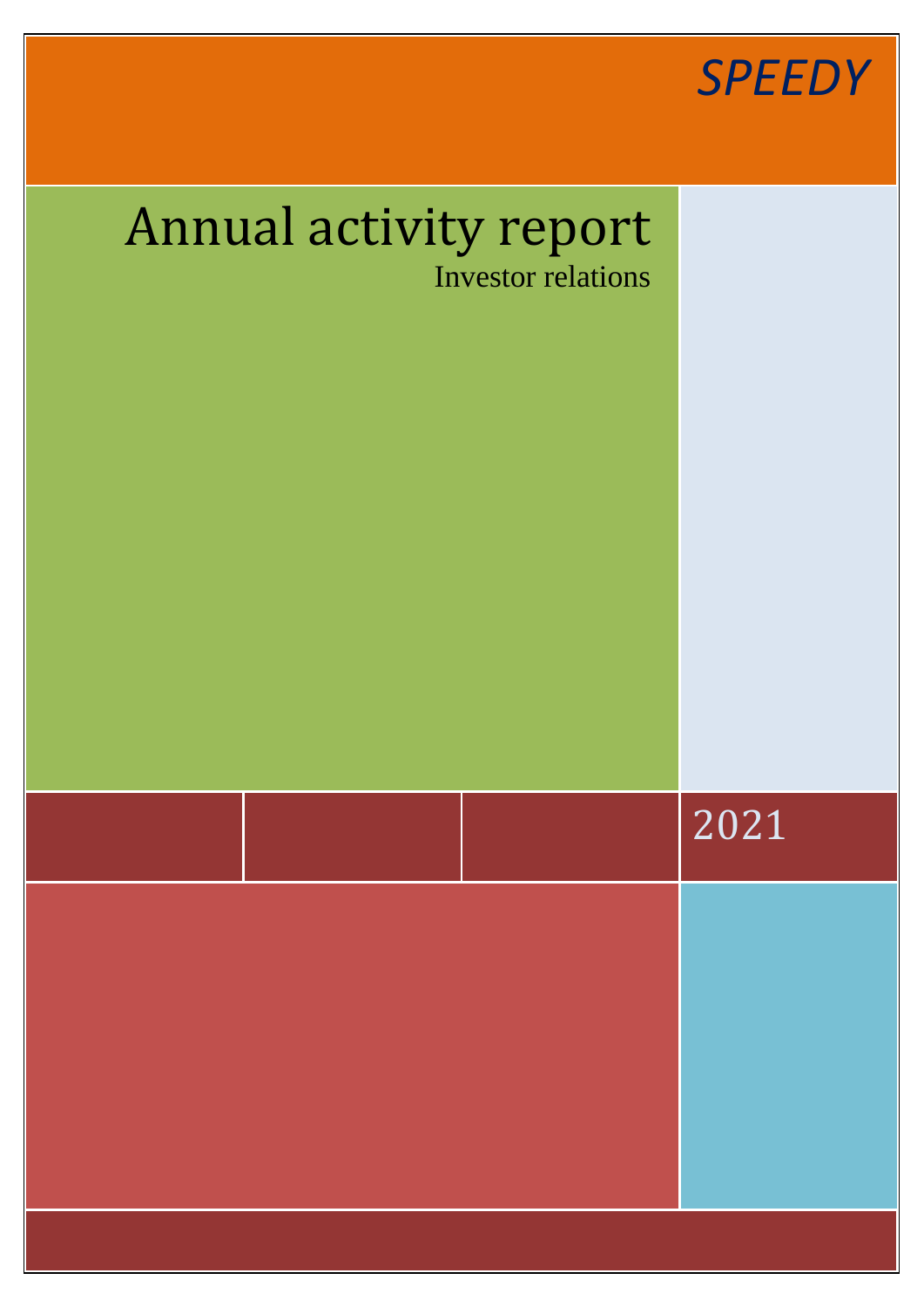.....................................................................................................................

Dear Shareholders,

The main goal of the Investors Relations Manager is establishing an effective communication between Speedy AD and its existing and perspective investors and delivering information about the company necessary for making informed investment decision, as well as communication with regulatory authorities and the stock exchange. The main activities were:

- Creating and maintaining communication with current and prospect investors;
- Disseminating regular and ad hoc information about Speedy AD;
- Organizing the shareholders meetings;
- Administrative activities:
- Supporting the management bodies in preparation and publishing the financial reports;
- Activities for complying the Speedy's activity in line with regulatory framework, regulating public companies.
- Developing the new corporate web-site in its investor's part

## **Communication with investment society**

The key priority of the company management is building sustainable growth considering the interests of all stakeholders. We are delighted by the fact that company's endeavours to apply good corporate governance practices has gained the investors' trust. We allowed us to build investors base with balanced participation of individual, institutional, local and international shareholders. The efforts to present the company as an attractive investment opportunity has continued through various channels of communication with investors:

- Disseminating regular press-releases in specialized media, informing for important events in the company activity;
- Presenting the company in personal meetings with local and international institutional investors;
- Communications to the investors' inquiries:
- Publishing the financial reports in English

The last year were extreme challenge to continue carrying out Speedy's activity in dynamic environment – the business conditions were unusually volatile throughout the year that required adaptive and flexible response by the company in managing capacities while maintaining the focus on profitability. Key event during the year were acquisition of controlling stake in Speedy AD by Geopost SA and related tender offers, changes in the BoD and respective communication with investors and regulatory agencies regarding corporate actions.

## **Disseminating regular and ad hoc information about Speedy AD**

Speedy AD is registered in the public companies register, held by FSC on 19th July 2012. As a public company, it is mandatory to publish information about its financial results and important developments in its activity. In the course of the year were published financial statements for each quarter of 2021 both on consolidated and stand-alone bases.

Since 2020, as part of annual report, we published extensive report on our corporate and social responsibility where investors are able to get acquainted about non-financial impact of our activities and policies regarding environment, employees, counterparties and society as a whole.